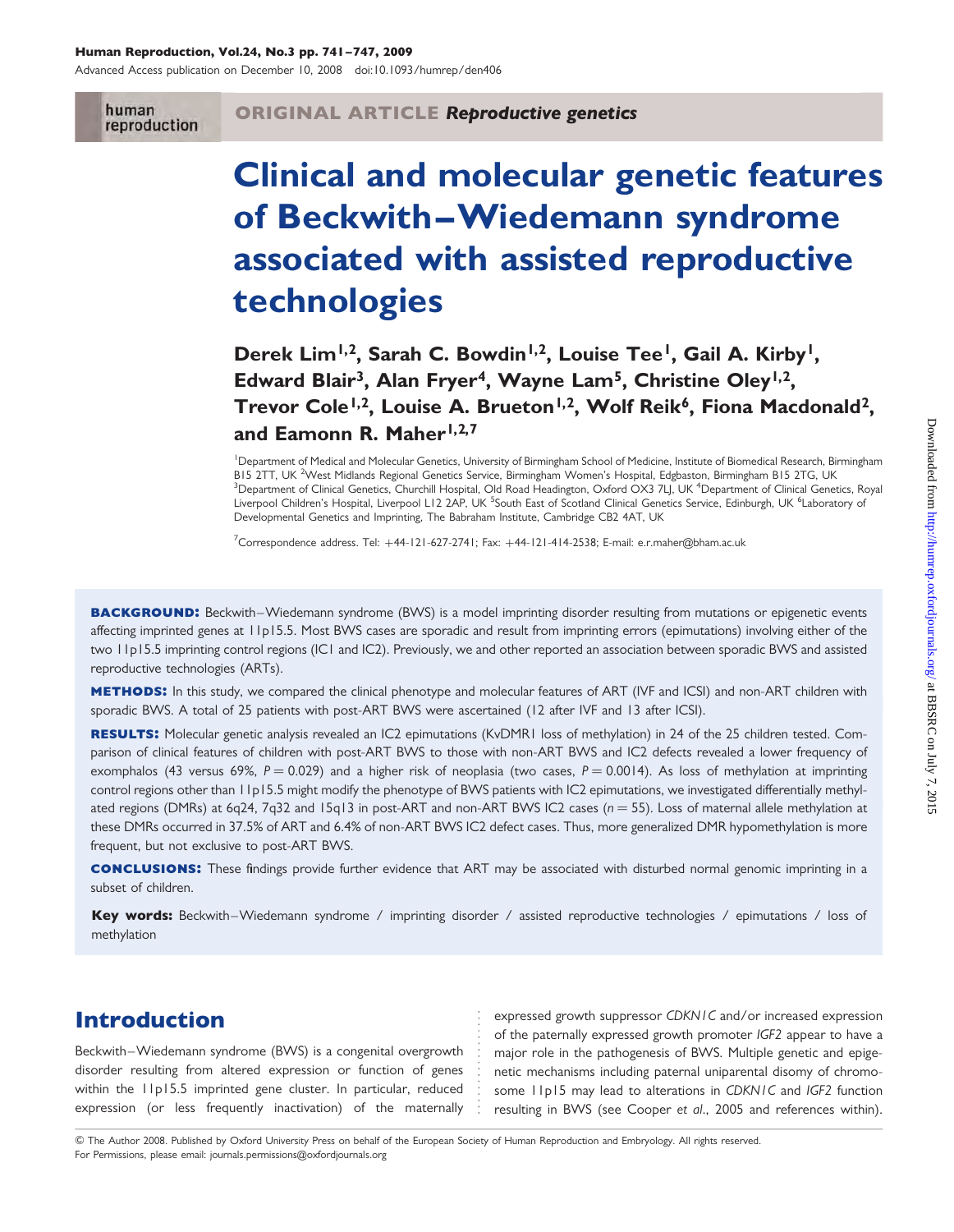However, the most common mechanism observed in up to 50% of patients is loss of maternal allele methylation (LOM) at a differentially methylated region (KvDMR1) between CDKN1C and IGF2. KvDMR1 marks an imprinting control centre [imprinting centre 2 (IC2)] and KvDMR1 LOM is associated with loss of maternal allele CDKN1C expression, biallelic expression of the untranslated RNA KCNQ1OT (usually only expressed from the paternal allele) and, in some cases, biallelic expression (loss of imprinting) of IGF2 (Lee et al., 1999; Smilinich et al., 1999; Diaz-Meyer et al., 2003). Rarely KvDMR1 LOM may result from a germline maternal allele deletion, but in most KvDMR1 LOM results from an IC2 epimutation (Niemitz et al., 2004).

Although IC2 epimutations represent the most common cause of BWS, little information is available regarding the aetiology of IC2 epimutations. However, we and others have reported an association between BWS and assisted reproductive technologies (ARTs) such as IVF and ICSI (DeBaun et al., 2003; Gicquel et al., 2003; Maher et al., 2003; Halliday et al., 2004). To date, most post-ART BWS children have been found to have KvDMR1 LOM but detailed comparison of the clinical and molecular features of post-ART and non-ART BWS children with IC2 defects has not been undertaken.

# Materials and Methods

#### **Patients**

#### ART group

Twenty-five BWS children born after IVF or ICSI were referred to the West Midlands Regional Genetics Service/University of Birmingham for molecular testing and/or research studies.

#### Non-ART group

Eighty-seven BWS children without a history of ART with KvDMR1 LOM tested at the same laboratory were identified.

The clinical and molecular features of the ART group were compared with the non-ART group. Clinical information was collected by a standard questionnaire, inspection of hospital notes or direct examination.

### Molecular analysis

DNA was extracted from peripheral blood lymphocytes by standard procedures. After the exclusion of paternal isodisomy of chromosome 11p15, KvDMR1 methylation status was performed as previously described with PCR amplification of bisulphite modified DNA and digestion with restriction enzyme BstU1 yielding different sized fragments which is separated using ABI377 or 3730 (Cooper et al., 2005). The methylation index is then calculated as the ratio of methylated to unmethylated DNA. In addition, a cohort of 55 BWS IC2 defect patients (including eight post-ART cases), in whom sufficient DNA was available, was analysed for methylation status at up to three additional DMRs at the Transient Neonatal Diabetes Mellitus (TNDM) locus at 6q24 (ZAC), 7q32 (PEG1) and the Angelman/Prader-Willi locus at 15q13 (SNRPN). The methylation status of the DLK1-IG DMR at 14q32 was analysed in patients found to have multi-DMR LOM. Methylation at these DMRs was assessed by methylation-specific PCR (ZAC and DLK1), direct sequencing of bisulphite modified DNA (PEG1) or pyrosequencing of bisulphite modified DNA (SNRPN). The methylation status of these four DMRs were also analysed in a group of 20 normal controls.

### Bisulphite modification

Genomic DNA  $(2 \mu g)$  derived from peripheral blood lymphocytes was bisulphite modified using the EZ DNA Methylation Gold kit (Zymo Research).

### Methylation analysis

#### 6q24 (ZAC) and 14q32 (DLK1) methylation-specific PCR

Methylation status of the TNDM CpG island at 6q24 (ZAC) and DLK1 IG-DMR at 14q32 were analysed using methylation-specific PCR (MS-PCR) as previously described (Mackay et al., 2005; Temple et al., 2007). The methylated:unmethylated area ratio was calculated for 20 normal controls to establish a normal range to compare the test data. Hypomethylation is defined as a ratio of more than two standard deviations below the mean value.

#### 7q32 (PEG1) bisulphite sequencing

Primers were designed for the analysis of PEG1 DMR at 7q32 using the Methyl Primer Express software by Applied Biosystems (sense primer 5'-AGTTGGGGTTGTTTTTGG-3' and 3' anti-sense primer 5'-TACCAAAATCTAAAAATCCCAATT-3'). This amplified a 264 bp fragment which contains 15 CpGs. PCR was performed with Hot Star Taq and buffer (Qiagen) with final concentrations of 0.2 mM dNTP,  $2 \text{ mM } MgCl<sub>2</sub>$  and 0.2  $\mu$ M primers with the following cycling conditions:  $95^{\circ}$  |  $5' \rightarrow [95^{\circ}20''/56^{\circ}10''/72^{\circ}10'']_{35} \rightarrow 72^{\circ}5'$ .

#### 15q13 (SNRPN) pyrosequencing

The methylation status at the Prader-Willi/Angelman locus at 15q13 (SNRPN) was performed by pyrosequencing using the commercially available PyroMark kit by Biotage according to the manufacturer's protocol.

#### Statistical analysis

Fisher exact testing, Wilcoxon-Rank sum, t-testing and Kaplan-Meier analysis were used as appropriate. Statistical significance was taken at the 5% level.

### **Results**

#### Patient demographics

In the post-ART group, there were 25 affected children from 23 pregnancies with 10 twins (two affected twin pairs and six twins with no clinical evidence of BWS in their co-twins). In the non-ART group, there were 87 affected children including two twin and one triplet pregnancies (all co-twins and co-triplets were clinically unaffected). There were a total of 14 male and 11 female patients in the post-ART group ( $n = 25$ , mean age 3.4 years) and 42 males and 45 females in the non-ART group ( $n =$ 87, mean age 6 years). In the post-ART group, the mean maternal age was 36.7 years and the mean paternal age was 41.8 years. Except for one patient, all had a molecular genetic diagnosis of BWS and two or more clinical features. The one patient without a molecular abnormality in the post-ART group had features of macroglossia, macrosomia, umbilical hernia, earlobe creases and mild speech and language delay.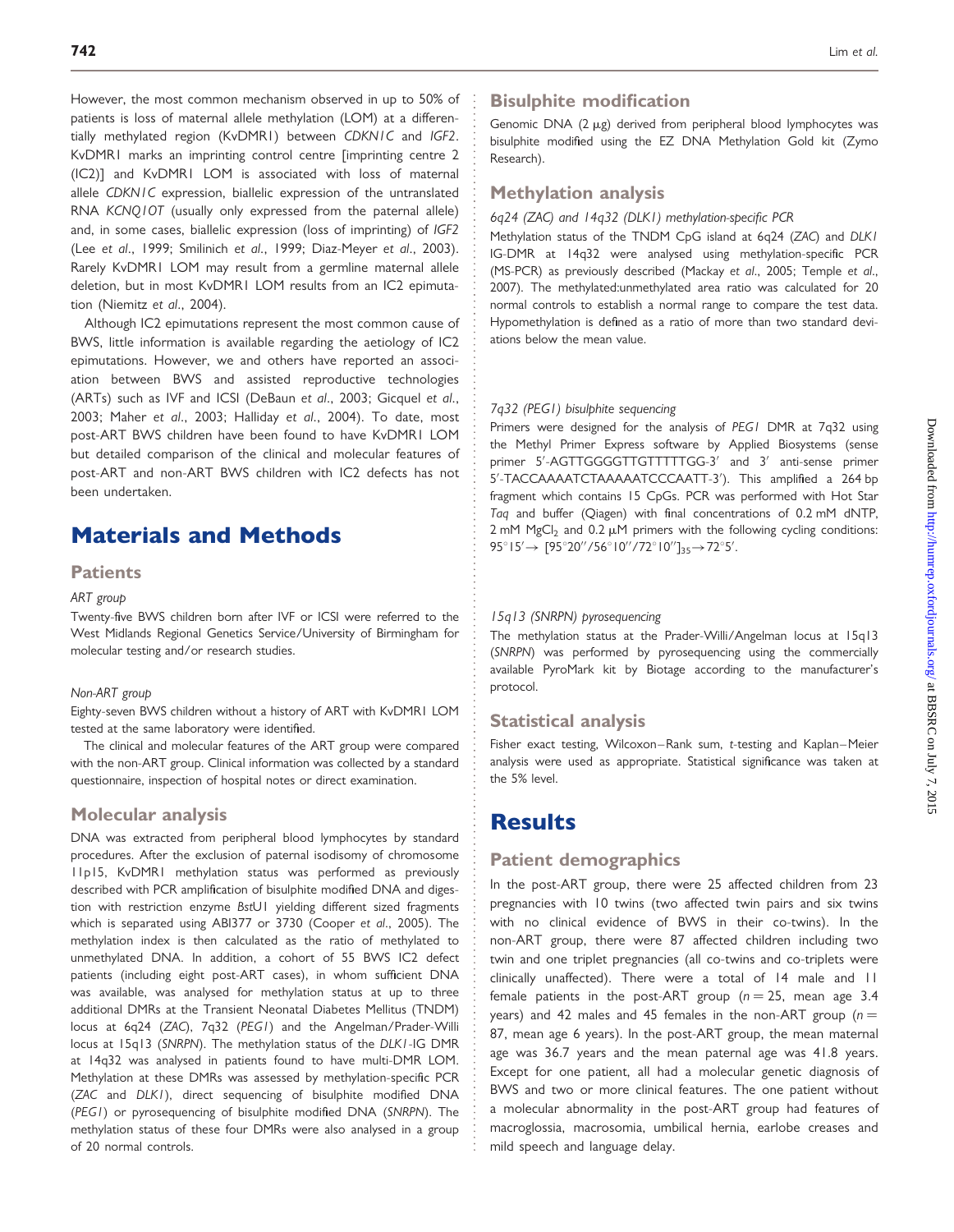### Clinical features of post-ART and non-ART children with BWS<sup>ICD2</sup>

The 25 post-ART cases were conceived by IVF ( $n = 12$ ) or ICSI ( $n = 12$ ) 13). Molecular genetic analysis revealed that 24 of the 25 post-ART children had LOM at KvDMR1 (no molecular cause was found in one post-ART child conceived by IVF).

In view of the known genotype–phenotype correlations of BWS (see Cooper et al., 2005 and references within), we compared the phenotypes of the 24 post-ART BWS children with KvDMR1 LOM to those of the 87 non-ART BWS children with KvDMR1 LOM. The mean methylation index for KvDMR1 in the post-ART and non-ART group were 4.6% (range 0–18) and 7.6% (range 0–13), respectively, with no statistically significant difference ( $P = 0.6$ ). A methylation index of  $<$ 20% is used as a cut-off point for diagnosis of KvDMR1 LOM. This value is the operational diagnostic threshold used in the diagnostic laboratory at the West Midlands Regional Genetics Service following robust validation comparing normal controls and known positive controls. The frequencies of neonatal hypoglycaemia (ART 44% versus non-ART 50%), macroglossia (90 and 87%), macrosomia (in singleton births) (70 and 79%), ear creases (56 and 65%) and hemihypertrophy (13 and 16%, respectively) were similar. However, facial naevus flammeus was more common in the ART patients (90 versus 46%,  $P = 0.0004$ ) and exomphalos was less common (43) versus 69%,  $P = 0.029$ ).

None of the non-ART BWS<sup>ICD2</sup> children (mean age 6.0 years) developed a neoplastic lesion, but two of the post-ART children (mean age 3.4 years) had developed an embryonal tumour. One post-IVF child developed a hepatoblastoma at 8 months and one

post-ICSI child a rhabdomyosarcoma at age 9 months. Kaplan–Meier analysis of tumour risk in the ART and non-ART demonstrated a significantly increased risk of tumours in ART cases (log rank  $\chi^2 = 10.18$ ,  $P = 0.0014$ .

In the cohort of 13 twins/triplets, the overall incidence of exomphalos was 80% with 50% (five of 10) in the post-ART group and 100% (three of three) in the non-ART group but this did not reach statistical significance. Only one twin in the post-ART group developed a tumour (a rhabdomysarcoma mentioned in the paragraph above). The co-twin was not clinically affected with BWS.

### Methylation profiling of BWS<sup>ICD2</sup> children at ZAC, PEG1, SNRPN and DLK1

Six cases tested had loss of methylation at ZAC (two of 55 tested), PEG1 (four of 55 tested) or SNRPN (one of 55 tested) DMRs (Figs 1–3). In the ART group, three children had additional LOM. One ICSI child demonstrated LOM at both PEG1 and SNRPN. Another ICSI child and one IVF child had single locus LOM at ZAC and PEG1, respectively. In the non-ART group, three children had single locus LOM with two children at PEG1 and one child at ZAC. In two of the three non-ART cases with LOM at other imprinted loci, there were no reports of fertility problems in the parents or the use of ovarian stimulation but we do not have information regarding the use of ovarian stimulation in the third couple apart from the child was conceived naturally. We went on to test the methylation status of the DLK1 IG-DMR in these six cases with hypomethylation and found normal methylation levels. No major phenotypic differences



Figure 1 Loss of methylation at ZAC DMR in a patient with Beckwith–Wiedemann syndrome.

Electropherogram of amplification products of MS-PCR. The X-axis represents the calculated product size (in bp and also represented as the top number in the box). The Y-axis represents the peak height (bottom number in the box). The methylated to unmethylated ratio was calculated as the area under the curve (middle number in the box) of methylated versus unmethylated amplified products. (A) Normal Control (ratio 1.04), (B) patient with LOM at ZAC (ratio 0.61).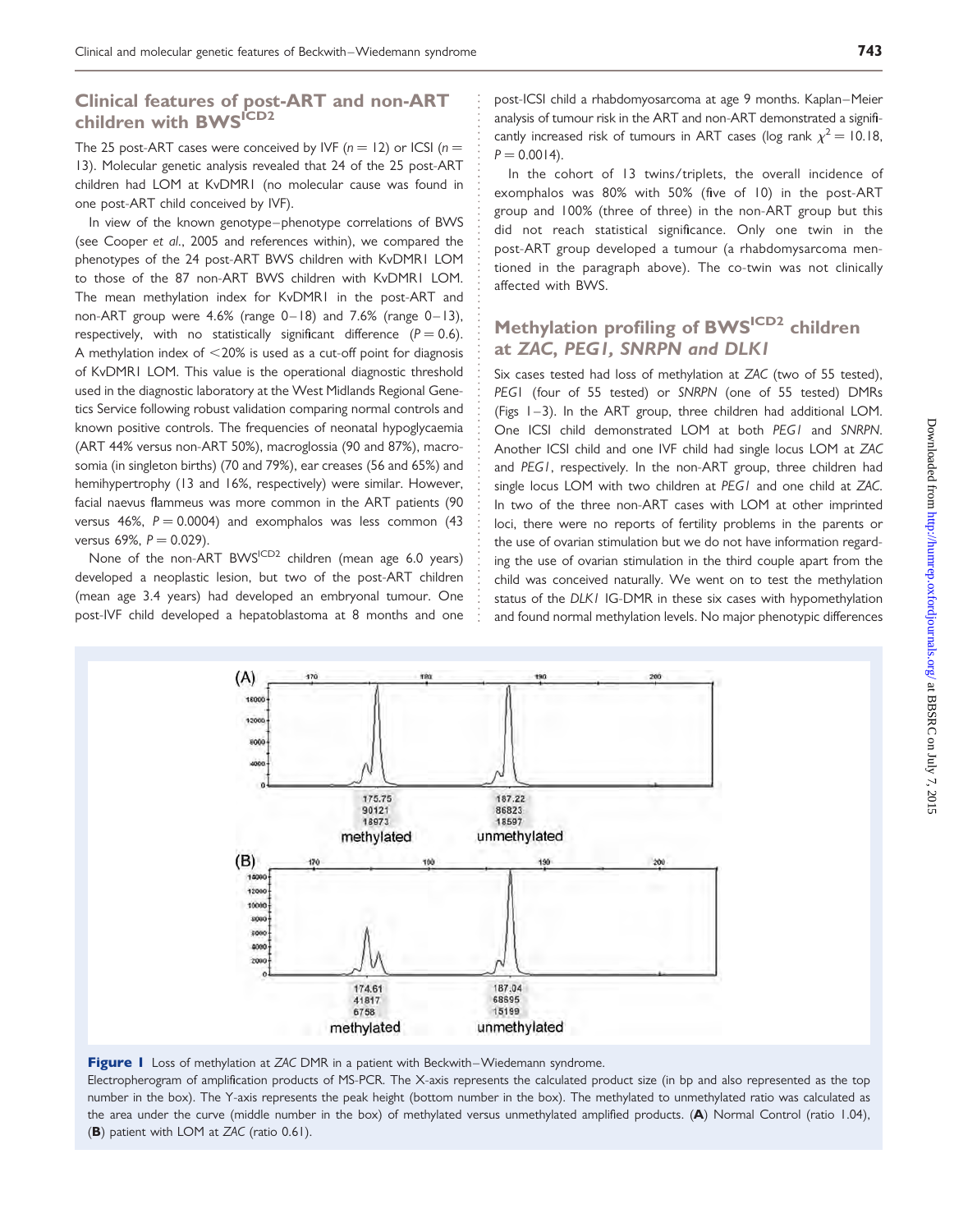

Figure 2 Loss of methylation at PEG1 DMR in a patient with Beckwith –Wiedemann syndrome.

Bisulphite genomic sequencing trace at the PEG1 DMR. (A) Normal control. DNA sequencing shows both a cytosine and a thymine peak at CpG sites 11, 12 and 13, representing methylated and unmethylated alleles, respectively, with taller cytosine peaks.  $(B)$ Patient with LOM at PEG1. DNA sequencing shows reversal of the expected peaks with taller thymine peaks at CpG sites 11, 12 and 13, indicating a loss of methylation.

were apparent between children with LOM at additional loci and those without this epigenotype (Table I). DNA from the two children with tumours was not available for analysis. The frequency of additional LOM was significantly higher in the post-ART group than in the non-ART BWS<sup>ICD2</sup> patients (37.5 versus 6.4%,  $P = 0.034$ ). As expected, methylation analysis of the group of normal controls showed no methylation abnormalities at the four loci analysed.

### **Discussion**

Previously, we reported that six of the 149 UK children with BWS had a history of ART (4% of BWS cases versus 1.2% of the general population,  $P = 0.009$ ) (Maher et al., 2003). Similar findings were also reported from USA and France (DeBaun et al., 2003; Gicquel et al., 2003). A case-control study in an Australian population estimated the risk of BWS after ART is approximately nine times greater than that for natural conceptions (Halliday et al., 2004). In addition, two studies suggested a link between Angelman syndrome and ICSI (Cox et al., 2002; Orstavik et al., 2003). We identified KvDMR1

LOM in 24 of the 25 post-ART BWS patients. Previously, KvDMR1 LOM was described in 11 of the 12 post-ART BWS described by DeBaun et al. (2003) and Gicquel et al. (2003). Thus, a much higher than expected proportion of post-ART BWS patients have KvDMR1 LOM (in unselected up to 50% would be expected) (Cooper et al., 2005). This observation provides further evidence of a causal link between ART and IC2 epimutations. Nevertheless, the precise cause of this association is unclear. Both IVF and ICSI are often undertaken for unexplained infertility and require ovarian stimulation, oocyte collection and in vitro culture before the embryos are implanted in the womb. Although ICSI also requires an additional step (direct injection of sperm into the ovum), both IVF and ICSI appear to be associated with an increased relative risk (although the absolute risk is small) of imprinting disorders. Animal studies suggest that in vitro embryo culture may be associated with epigenetic alterations and, in particular, the large offspring syndrome in sheep and cattle undergoing ART has phenotypic similarities to BWS and, in some cases, is associated with loss of maternal allele methylation at an IGF2R DMR (Reik et al., 1993; Dean et al., 1998; Khosla et al., 2001; Young et al., 2001). However, it has also been suggested that infertility and ovarian stimulation may predispose to epigenetic errors (Ludwig et al., 2005).

Previously, we and others have reported significant differences between Wilms tumour risk and the frequency of exomphalos in children with different molecular subtypes of BWS (Lam et al., 1999; Engel et al., 2000; Bliek et al., 2001; Gaston et al., 2001; Weksberg et al., 2001; DeBaun et al., 2002; Cooper et al., 2005; Sparago et al., 2007). Thus, Wilms tumour has not been reported in those with IC2 defects or CDKN1C mutations but UPD and IC1 defects are associated with a significant risk of Wilms tumour. In contrast, exomphalos is rare in BWS patients with UPD or IC1 defects but is common in those with IC2 defects and CDKN1C mutations. Previously, Chang et al. (2005) reported no phenotypic differences between post-ART and naturally conceived BWS patients. However, as almost all post-ART BWS children have IC2 defects, we compared these children to non-ART BWS cases with IC2 defects (and not an unselected group of non-ART BWS). We found that post-ART cases had a significantly lower risk of exomphalos and a higher risk of non-Wilms tumour neoplasia. The increased risk of neoplasia, although statistically significant, is based on only two cases and must be considered a preliminary finding. Hence we hope that this finding will prompt other groups to examine their data to better define the relationship between ART and multilocus hypomethylation in BWS children with non-Wilms tumour neoplasia. We note that a childhood tumour was present in two of the 19 post-ART BWS children reported by Chang et al. (2005). Two of the 11 children with loss of methylation at multiple loci reported by Rossignol et al. (2006) had developed a tumour (a rhabdomyosarcoma and a hepatoblastoma) but neither of these was conceived by ART. The reasons for the phenotypic differences between post-ART and non-ART BWS IC2 defects cases are uncertain. Although it might be suggested that less severe KvDMR1 hypomethylation in post-ART cases might lead to a milder phenotype with a lower incidence of exomphalos, comparison of blood KvDMR1 methylation indices in the two groups did not show any significant difference. However, methylation patterns may differ in different tissues. Nevertheless, such an explanation would not seem to account for the apparent higher risk of neoplasia in post-ART cases. Recently, Rossignol et al. (2006) reported that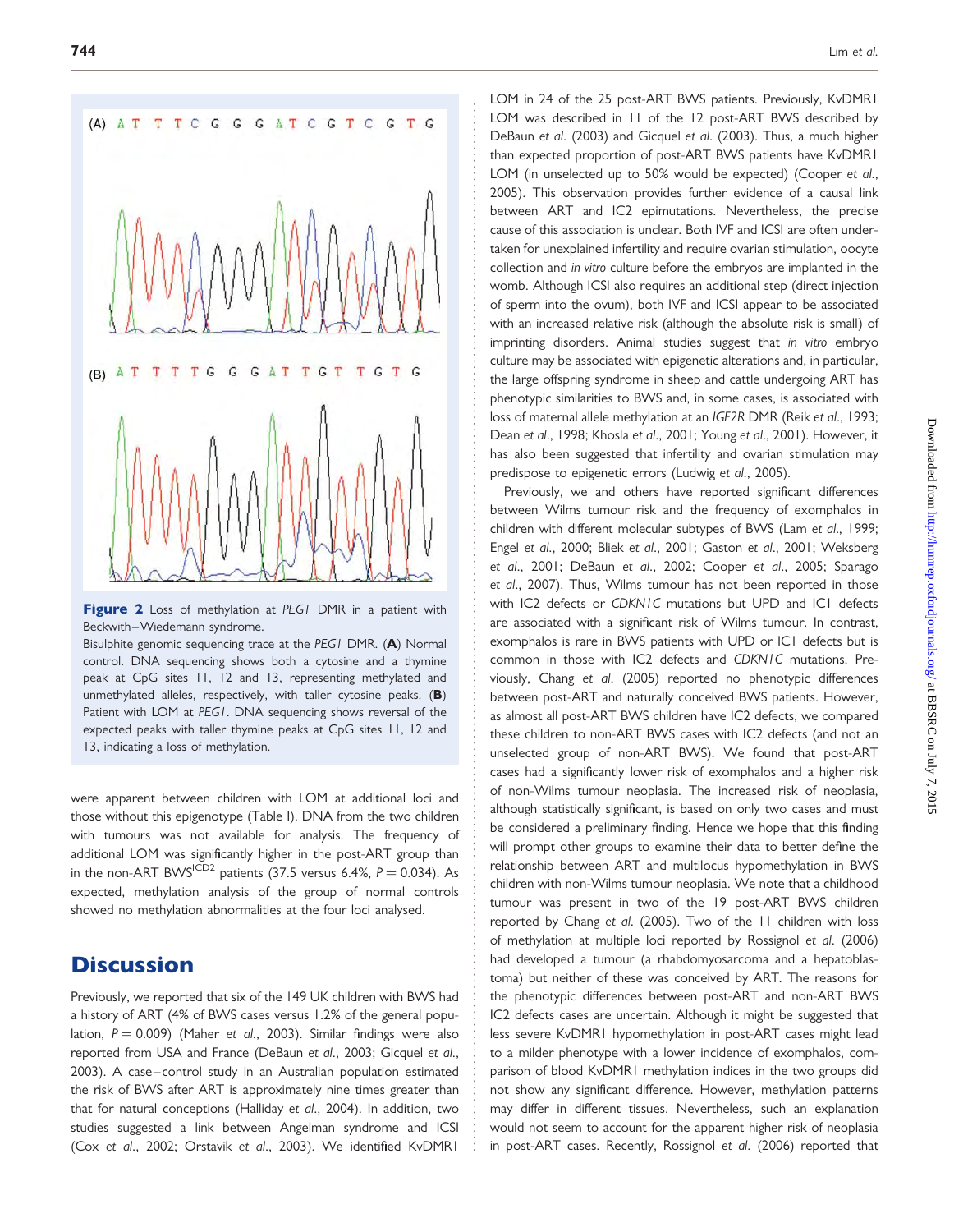

Figure 3 Loss of methylation at SNRPN DMR in a patient with Beckwith–Widemann syndrome. Reverse strand Pyrosequencing trace. Percentage of methylated cytosines is represented as the percentage of guanine (G) and the percentages of unmethylated cytosines which normally will be represented by thymine is represented by alanine (A) on the reverse strand. (A) Normal control, (B) patient with LOM at SNRPN.

#### Table I Clinical and molecular characteristics of Imprinting Centre 2 defect Beckwith–Wiedemann syndrome patients with additional loss of methylation at other imprinted loci

|                               | Patient I  | <b>Patient 2</b> | Patient 3  | Patient 4  | Patient 5  | Patient 6  |
|-------------------------------|------------|------------------|------------|------------|------------|------------|
| Sex                           | M          | F                | M          | F          | M          | M          |
| <b>ART</b>                    | <b>IVF</b> | ICSI             | ICSI       | <b>No</b>  | <b>No</b>  | <b>No</b>  |
| Pregnancy                     | Singleton  | Singleton        | Twin       | Singleton  | Singleton  | Singleton  |
| Macrosomia                    | <b>No</b>  | <b>NR</b>        | <b>No</b>  | No         | Yes        | Yes        |
| Exomphalos                    | Yes        | <b>No</b>        | <b>No</b>  | Yes        | Yes        | No         |
| Umbilical Hernia              | <b>No</b>  | Yes              | Yes        | <b>No</b>  | <b>No</b>  | Yes        |
| Macroglossia                  | <b>No</b>  | Yes              | Yes        | Yes        | Yes        | Yes        |
| Hemihypertrophy               | Yes        | <b>No</b>        | <b>No</b>  | <b>No</b>  | <b>No</b>  | Yes        |
| Embryonal Tumour              | <b>No</b>  | <b>No</b>        | <b>No</b>  | <b>No</b>  | <b>No</b>  | <b>No</b>  |
| Ear creases                   | Yes        | <b>No</b>        | Yes        | <b>NR</b>  | Yes        | Yes        |
| Neonatal Hypoglycaemia        | No         | Yes              | Yes        | Yes        | Yes        | Yes        |
| <b>Facial Naevus Flammeus</b> | Yes        | Yes              | Yes        | <b>No</b>  | Yes        | Yes        |
| 6q24 (ZAC) methylation        | Normal     | Normal           | <b>LOM</b> | Normal     | Normal     | <b>LOM</b> |
| MI $N = (0.65 - 1.78)$        | 1.25       | 1.23             | 0.55       | 1.22       | 0.93       | 0.61       |
| 7q32 (PEGI) methylation       | <b>LOM</b> | <b>LOM</b>       | Normal     | <b>LOM</b> | <b>LOM</b> | Normal     |
| 15q13 (SNRPN) methylation     | Normal     | <b>LOM</b>       | Normal     | Normal     | Normal     | Normal     |
| MI $N = (0.55 - 1.1)$         | 0.84       | 0.05             | 0.98       | 0.82       | 0.77       | 0.89       |
| 14q32 (DLK1) methylation      | Normal     | Normal           | Normal     | Normal     | Normal     | Normal     |
| MI $N = (0.5 - 1.4)$          | 0.91       | 0.82             | 0.83       | 0.85       | 0.76       | 0.88       |
| IIp15.5 KvDMRI methylation    | <b>LOM</b> | <b>LOM</b>       | <b>LOM</b> | <b>LOM</b> | <b>LOM</b> | <b>LOM</b> |
| M <sub>l</sub>                | 0.04       | 0.0              | 0.0        | 0.12       | 0.0        | 0.02       |

M, male; F, female; IVF, in vitro fertilization; ICSI, intra-cytoplasmic sperm injection; LOM, loss of methylation, MI, methylation index, NR, not recorded, N, normal range.

BWS children with IC2 defects might also display loss of methylation at other non-11p15.5 imprinting region DMRs. We found significantly higher frequencies of loss of methylation at DMRs unlinked to 11p15.5 in ART cases than in non-ART cases. This contrasts with

the results of Rossignol et al. (2006) who found similar rates in both groups, but could be consistent with the hypothesis that differences in phenotype between ART and non-ART IC2 defect BWS patients might be caused by epigenetic differences at non-11p15.5 loci.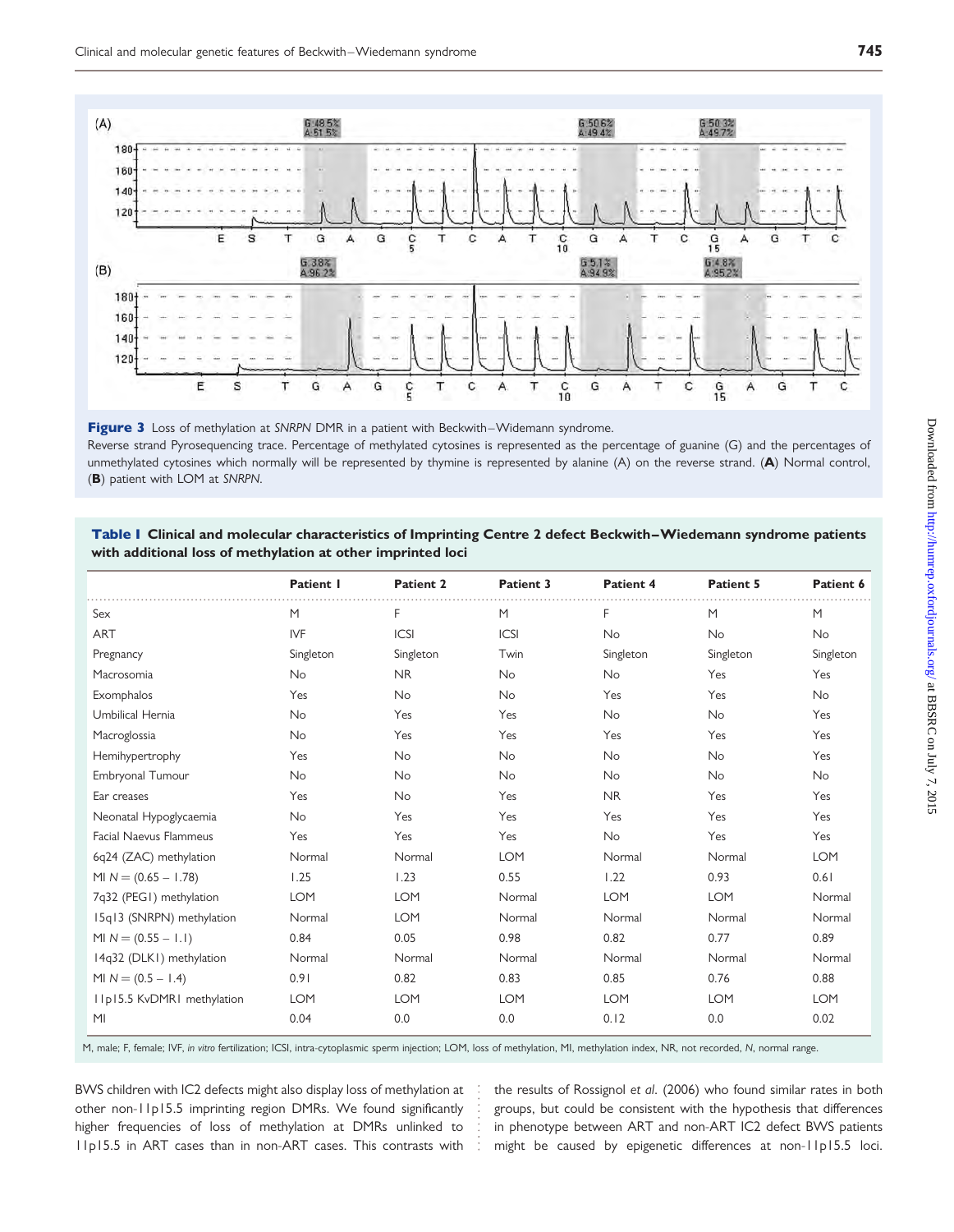Analysis of more extensive cohorts of patients at a larger number of DMRs should provide further information on the relative frequency of hypomethylation at different loci in ART and non-ART BWS patients. Due to the limited amount of DNA available, we only tested the methylation status at the DLK1-IG DMR in the six patients with additional loci hypomethylation who are more likely to have a methylation abnormality. In addition, a previous study looking at the methylation status in this paternally methylated DMR in TNDM cases did not find any methylation abnormality at this locus (Mackay et al., 2006).

We did not detect any marked differences between the phenotype of non-ART patients with and without additional DMR hypomethylation (LOM $+$  cases) but the numbers were small. Clearly, it will be interesting to compare the phenotype of BWS LOM $+$  children to other groups including the subgroup of patients with TNDM who display maternal allele hypomethylation at multiple loci and who are reported to have some phenotypic differences (including a higher birth weight) from TNDM patients without additional DMR hypomethylation (Mackay et al., 2006). Recently, mutations in the ZFP57 gene were identified in some TNDM patients with hypomethylation at multiple imprinted loci (Mackay et al., 2008). Finally, our finding that multiple DMR hypomethylation is more frequent in ART cases raises the possibility that some cases of developmental defects or abnormal growth in ART children might be caused by variable combinations of epigenetic alterations at imprinted DMRs.

## Acknowledgements

We thank the many referring clinicians and the patients and their families for their help with this study.

# Funding

WellChild and Birmingham Children's Hospital Research Fund was used for this project.

# Author's roles

E.R.M, D.L, S.C.B.—Study design.

- D.L, E.R.M.—Writing of first draft of manuscript.
- D.L., E.R.M.—Data interpretation.
- D.L., L.T., F.M.—Molecular genetic analysis.
- D.L., G.A.K., S.C.B., E.B., A.F., W.L., C.O., T.C., L.A.B., E.R.M.— Patient recruitment, clinical information and sample collection.
- All authors—Critical appraisal and correction of draft manuscript.

## **References**

- Bliek J, Maas SM, Ruijter JM, Hennekam RC, Alders M, Westerveld A, Mannens MM. Increased tumour risk for BWS patients correlates with aberrant H19 and not KCNQ1OT1 methylation: occurrence of KCNQ1OT1 hypomethylation in familial cases of BWS. Hum Mol Genet 2001;10:467-476.
- Chang AS, Moley KH, Wangler M, Feinberg AP, Debaun MR. Association between Beckwith-Wiedemann syndrome and assisted reproductive technology: a case series of 19 patients. Fertil Steril 2005;83:349-354.
- Cooper WN, Luharia A, Evans GA, Raza H, Haire AC, Grundy R, Bowdin SC, Riccio A, Sebastio G, Bliek | et al. Molecular subtypes and phenotypic expression of Beckwith-Wiedemann syndrome. Eur J Hum Genet 2005;13:1025– 1032.
- Cox GF, Burger J, Lip V, Mau UA, Sperling K, Wu BL, Horsthemke B. Intracytoplasmic sperm injection may increase the risk of imprinting defects. Am I Hum Genet 2002:71:162-164.
- Dean W, Bowden L, Aitchison A, Klose J, Moore T, Meneses JJ, Reik W, Feil R. Altered imprinted gene methylation and expression in completely ES cell-derived mouse fetuses: association with aberrant phenotypes. Development 1998;125:2273 – 2282.
- DeBaun MR, Niemitz EL, McNeil DE, Brandenburg SA, Lee MP, Feinberg AP. Epigenetic alterations of H19 and LIT1 distinguish patients with Beckwith-Wiedemann syndrome with cancer and birth defects. Am | Hum Genet 2002;70:604-611.
- DeBaun MR, Niemitz EL, Feinberg AP. Association of in vitro fertilization with Beckwith-Wiedemann syndrome and epigenetic alterations of LIT1 and H19. Am | Hum Genet 2003;72:156-160.
- Diaz-Meyer N, Day CD, Khatod K, Maher ER, Cooper W, Reik W, Junien C, Graham G, Algar E, Der Kaloustian VM et al. Silencing of CDKN1C (p57KIP2) is associated with hypomethylation at KvDMR1 in Beckwith-Wiedemann syndrome. J Med Genet 2003; 40:797 – 801.
- Engel JR, Smallwood A, Harper A, Higgins MJ, Oshimura M, Reik W, Schofield PN, Maher ER. Epigenotype-phenotype correlations in Beckwith-Wiedemann syndrome. J Med Genet 2000;37:921-926.
- Gaston V, Le Bouc Y, Soupre V, Burglen L, Donadieu J, Oro H, Audry G, Vazquez MP, Gicquel C. Analysis of the methylation status of the KCNQ1OT and H19 genes in leukocyte DNA for the diagnosis and prognosis of Beckwith-Wiedemann syndrome. Eur J Hum Genet 2001;9:409 – 418.
- Gicquel C, Gaston V, Mandelbaum J, Siffroi JP, Flahault A, Le Bouc Y. In vitro fertilization may increase the risk of Beckwith –Wiedemann syndrome related to the abnormal imprinting of the KCN1OT gene. Am | Hum Genet 2003;72:1338-1341.
- Halliday J, Oke K, Breheny S, Algar E, Amor DJ. Beckwith-Wiedemann syndrome and IVF: a case-control study. Am J Hum Genet 2004; 75:526 – 528.
- Khosla S, Dean W, Brown D, Reik W, Feil R. Culture of preimplantation mouse embryos affects fetal development and the expression of imprinted genes. Biol Reprod 2001;64:918-926.
- Lam WW, Hatada I, Ohishi S, Mukai T, Joyce JA, Cole TR, Donnai D, Reik W, Schofield PN, Maher ER. Analysis of germline CDKN1C (p57KIP2) mutations in familial and sporadic Beckwith –Wiedemann syndrome (BWS) provides a novel genotype-phenotype correlation. I Med Genet 1999:36:518-523.
- Lee MP, DeBaun MR, Mitsuya K, Galonek HL, Brandenburg S, Oshimura M, Feinberg AP. Loss of imprinting of a paternally expressed transcript, with antisense orientation to KVLQT1, occurs frequently in Beckwith –Wiedemann syndrome and is independent of insulin-like growth factor II imprinting. Proc Natl Acad Sci USA 1999;  $96:5203 - 5208$
- Ludwig M, Katalinic A, Gross S, Sutcliffe A, Varon R, Horsthemke B. Increased prevalence of imprinting defects in patients with Angelman syndrome born to subfertile couples. J Med Genet 2005; 42:289 – 291.
- Mackay DJ, Temple IK, Shield JP, Robinson DO. Bisulphite sequencing of the transient neonatal diabetes mellitus DMR facilitates a novel diagnostic test but reveals no methylation anomalies in patients of unknown aetiology. Hum Genet 2005; I 16:255-261.
- Mackay DJ, Boonen SE, Clayton-Smith J, Goodship J, Hahnemann JM, Kant SG, Njolstad PR, Robin NH, Robinson DO, Siebert R et al. A